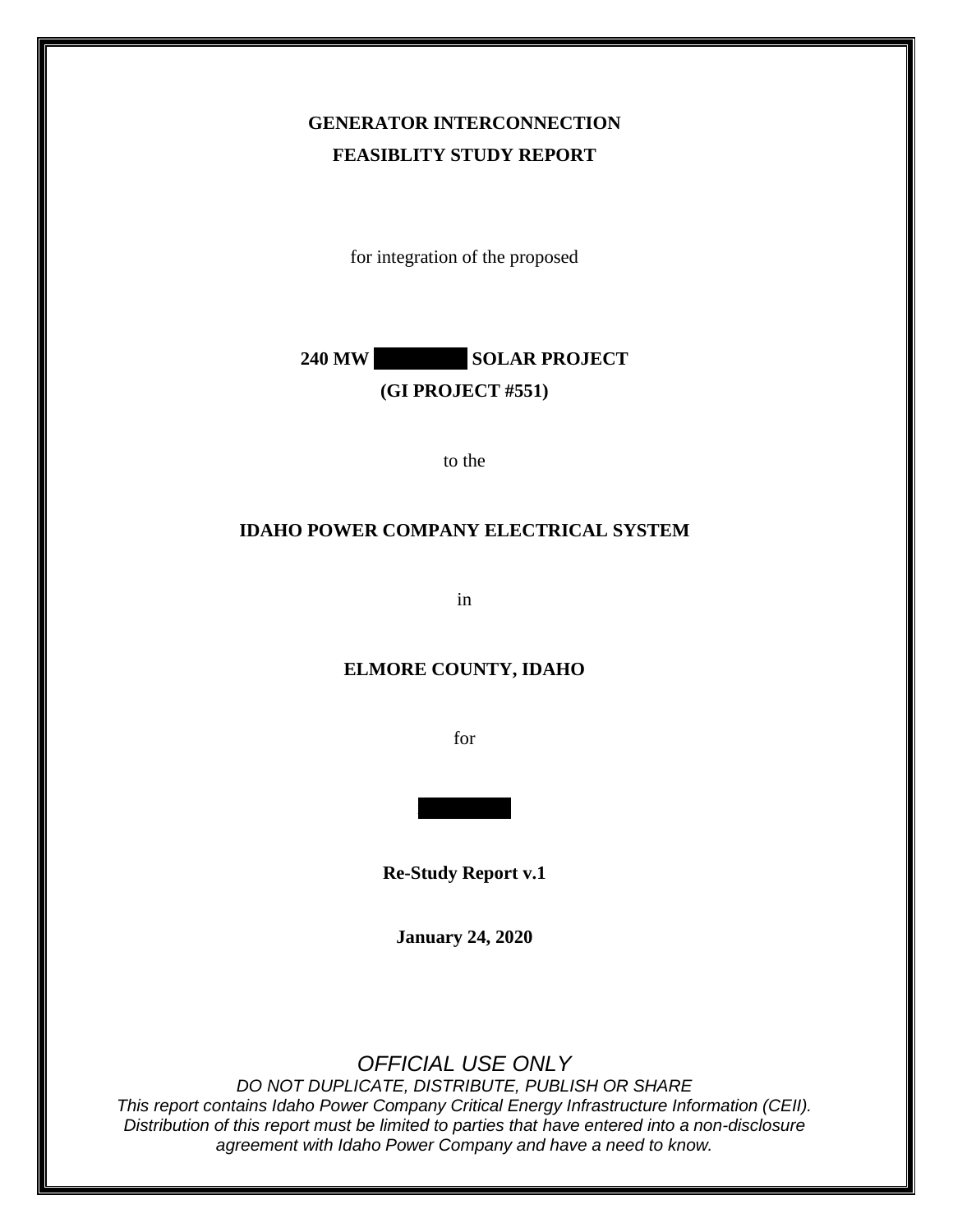# **Table of Contents**

| 1.0 |     |                                                                |  |  |  |  |
|-----|-----|----------------------------------------------------------------|--|--|--|--|
| 2.0 |     |                                                                |  |  |  |  |
| 3.0 |     |                                                                |  |  |  |  |
| 4.0 |     |                                                                |  |  |  |  |
| 5.0 |     |                                                                |  |  |  |  |
| 6.0 |     |                                                                |  |  |  |  |
|     | 6.1 |                                                                |  |  |  |  |
|     | 6.3 |                                                                |  |  |  |  |
|     | 6.4 |                                                                |  |  |  |  |
|     | 6.5 | Electric System Protection Results and Grounding Requirements7 |  |  |  |  |
|     | 6.6 |                                                                |  |  |  |  |
| 7.0 |     |                                                                |  |  |  |  |
|     | 7.1 |                                                                |  |  |  |  |
|     | 7.3 |                                                                |  |  |  |  |
|     | 7.4 |                                                                |  |  |  |  |
| 8.0 |     |                                                                |  |  |  |  |
| 9.0 |     |                                                                |  |  |  |  |
|     |     |                                                                |  |  |  |  |
|     |     |                                                                |  |  |  |  |
|     |     |                                                                |  |  |  |  |
|     |     |                                                                |  |  |  |  |
|     |     |                                                                |  |  |  |  |

### *OFFICIAL USE ONLY*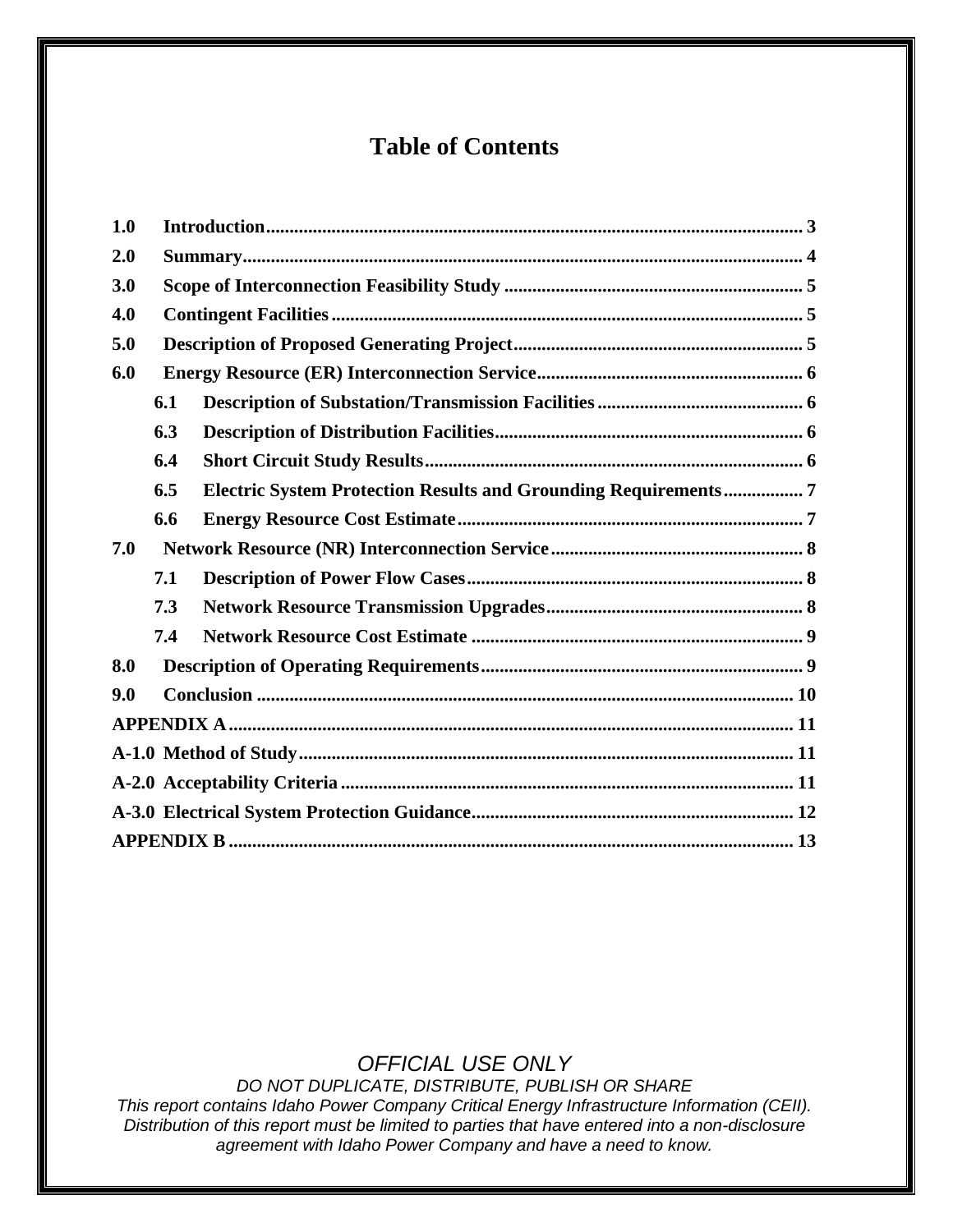#### <span id="page-2-0"></span>**1.0 Introduction**

has contracted with Idaho Power Company ("Transmission Provider") to perform a Generator Interconnection Feasibility Study for the integration of the proposed 240MW solar project. The Project location is in Idaho Power Company's (IPC's) Capital Region in Elmore County, Idaho. The project is Generation Interconnect (GI) queue number 551 (GI #551). The project has chosen in the Feasibility Study to be studied as both an Energy Resource (ER) Interconnection Service and a Network Resource (NR) Interconnection Service.

The project originally applied to connect to the Transmission Provider's transmission system for an injection of 240 MW of solar on the Idaho Power Company's  $(IPC's)$ 230kV line section on the *z***30kV** line. In addition, an alternate Point of Interconnection (POI) was requested to be studied at 138kV bus at the **xxx** station. After the initial feasibility study **xxxxxxxxxx** requested a POI change to Idaho Power **EXECOMPANY** 230kV bus. This re-study report is for the new POI at **z** station.

IPC project queue GI #530, is a senior queued project and the facilities and subsequent cost to integrate the  $240 \text{ MW}$  GI #551 240 MW solar project are contingent on GI #530 integration facilities.

This report documents the basis for and the results of this Feasibility Study for the GI #551 Generation Interconnection Customer. The report describes the proposed project, the determination of the project interconnection requirements and estimated costs for integration of the project to the Transmission Provider transmission system. This report satisfies the feasibility study requirements of the Idaho Power Tariff.

#### *OFFICIAL USE ONLY*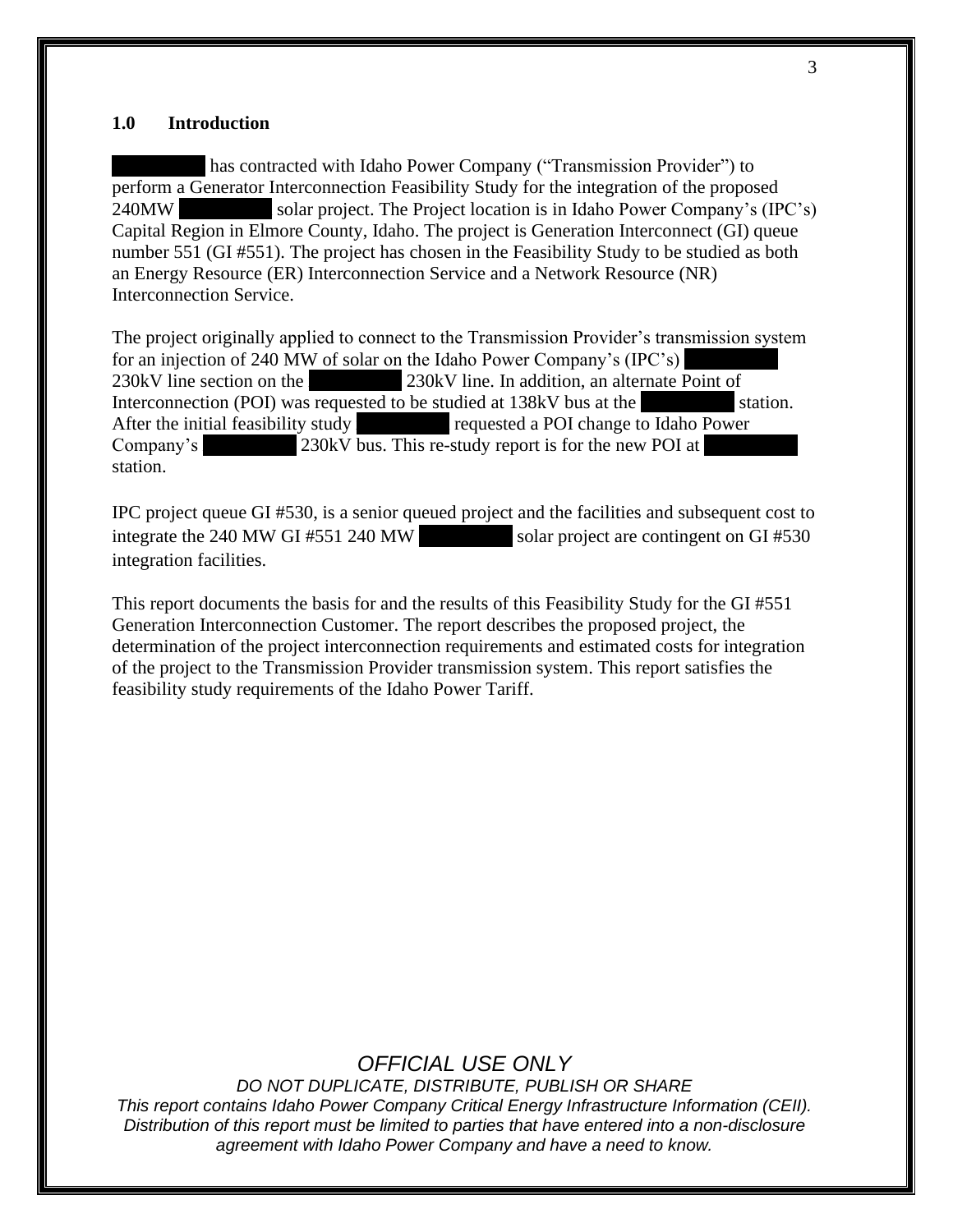#### <span id="page-3-0"></span>**2.0 Summary**

The feasibility of interconnecting the 240 MW generation project to the Transmission Provider's transmission system was evaluated. The adjusted primary Point of Interconnection (POI) is located at Idaho Power's station 230kV bus.

A System Impact Study is required to determine if any additional network upgrades are required to integrate this project into the IPCo transmission system and to evaluate full system impacts (thermal, voltage, transient stability, reactive margin). Generator interconnection service (either as an Energy Resource or a Network Resource) does not in any way convey any right to deliver electricity to any specific customer or point of delivery.

The project will be required to control voltage in accordance with a voltage schedule as provided by Idaho Power Grid Operations. GI #551 will be required to manage the real power output of their generation project at the POI. Also, it may be beneficial for **xxx**, for their own modeling compliance requirements, to install additional PMU devices at their facilities to monitor the generation source(s).

The total "Energy Resource Interconnection Service" generation interconnection preliminary cost estimate to interconnect the project to the primary study POI is as follows:

• Energy Resource Interconnection at Primary 230kV POI - \$**917,937** See Section 6.6 Energy Resource Cost Estimate for the required Energy Resource facilities and cost breakdowns.

The total "Network Resource Interconnection Service" generation interconnection preliminary cost estimate to interconnect the **xxxxxxxxxx** project is as follows:

• Network Resource Interconnection Service - \$**917,937**

o This does not include costs for required facilities from senior queued GI #530.

See Section 7.4 Network Resource Cost Estimate for the required Network Resource facilities and cost breakdowns. The cost estimate includes a 20% contingency and 10% overhead. These are cost estimates only and final charges to the customer will be based on the actual construction costs incurred. It should be noted that the preliminary cost estimates do not include the cost of the customer's owned equipment.

The schedule for designing, procuring, and constructing facilities will be developed and optimized during the Facility Study should the generation interconnection customer choose to move to that study phase of the interconnection process.

### *OFFICIAL USE ONLY*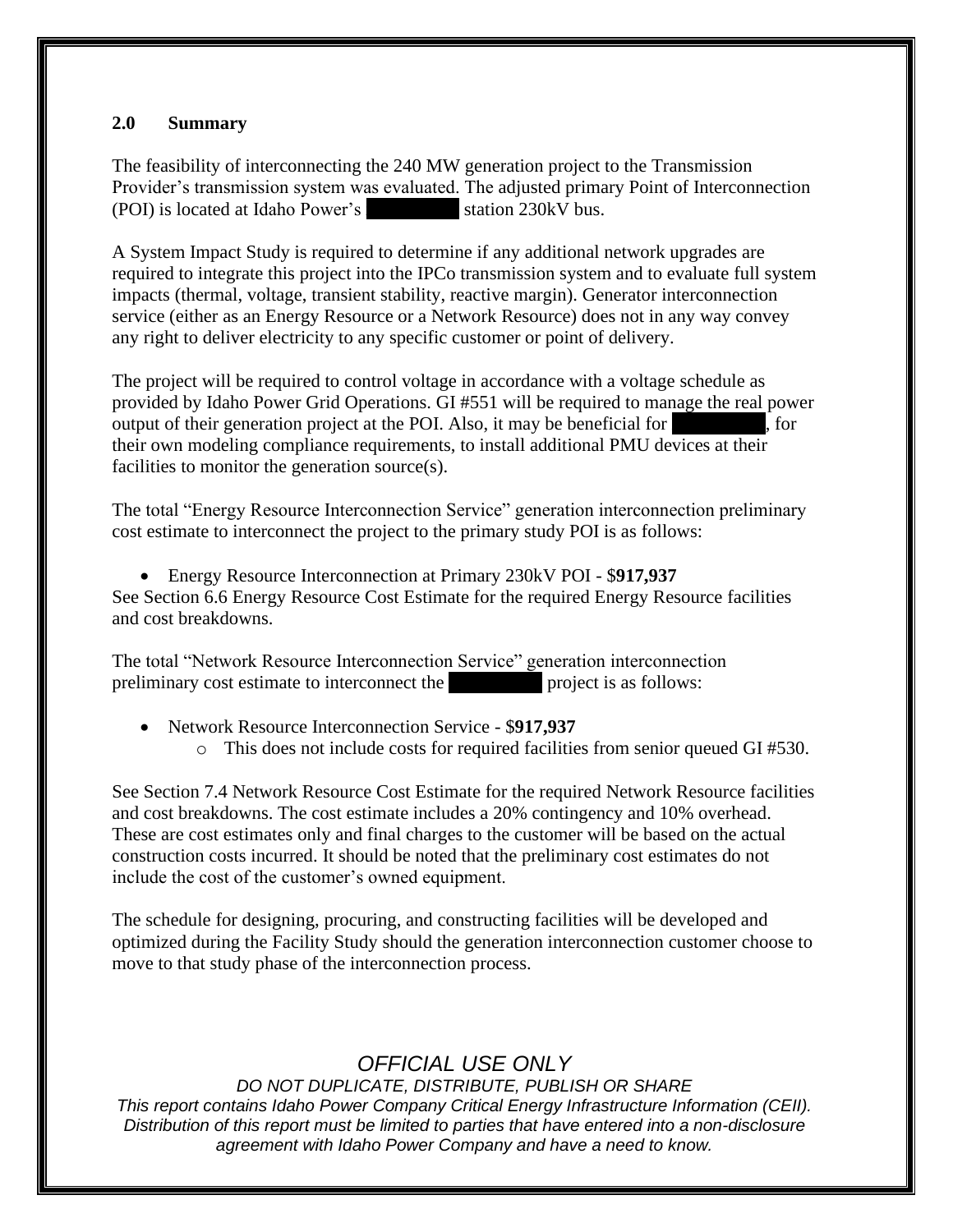#### <span id="page-4-0"></span>**3.0 Scope of Interconnection Feasibility Study**

The Interconnection Feasibility Study was done and prepared in accordance with the Transmission Provider's Standard Generator Interconnection Procedures to provide a preliminary evaluation of the feasibility of the interconnection of the proposed generating project to the Idaho Power system. As listed in the Interconnection Feasibility Study agreement, the Interconnection Feasibility Study report provides the following information:

- preliminary identification of any circuit breaker short circuit capability limits exceeded because of the interconnection;
- preliminary identification of any thermal overload or voltage limit violations resulting from the interconnection; and
- preliminary description and non-binding estimated cost of facilities required to interconnect the Large Generating Facility to the IPC System and to address the identified short circuit and power flow issues.

All other proposed Generation projects prior to this project in the Generator Interconnect queue were considered in this study**.** A current list of these projects can be found in the Generation Interconnection folder located on the Idaho Power web site at the link shown below:

**[http://www.oatioasis.com/ipco/index.html.](http://www.oatioasis.com/ipco/index.html)**

#### <span id="page-4-1"></span>**4.0 Contingent Facilities**

GI #551 Energy Resource, ER, service at the 230kV POI is not contingent upon upgrades associated with any senior queued project.

IPC project queue GI #530, is a senior queued project. Idaho Power studied GI #551 with all Network Upgrades identified in GI #530 modeled as in service (Contingent Facilities). Contingent Facilities are detailed in Appendix B. Changes to GI #530, including in-service date and withdrawal from the queue, may trigger a restudy associated with GI #551 Network Resource, NR, service, (some or all of the network upgrades identified for GI #530 may be required by GI #551).

#### <span id="page-4-2"></span>**5.0 Description of Proposed Generating Project**

#### **Assumptions**

**xxxxxxxxxx**.

The point of interconnection for GI #551 is at the **xxxxxxxxxx** 230kV station at coordinates

GI #551

## *OFFICIAL USE ONLY*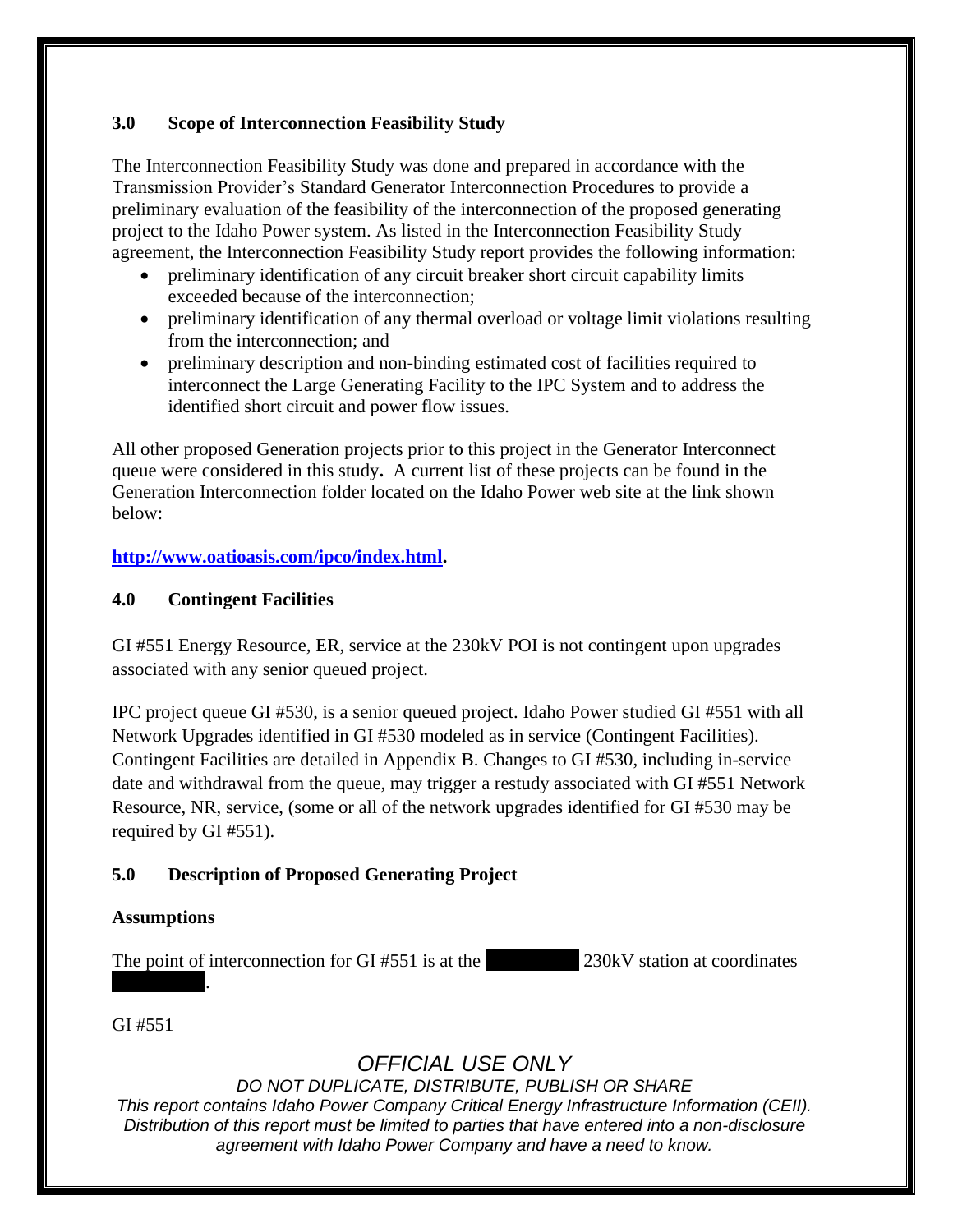- 240 MW Solar Generation
- All generation in voltage regulation (Reactive capability used to regulate 230kV bus voltage – supply/absorb reactive)

#### <span id="page-5-0"></span>**6.0 Energy Resource (ER) Interconnection Service**

Energy Resource (ER) Interconnection Service allows the Interconnection Customer to connect its Generating Facility to Transmission Provider's transmission system and to be eligible to deliver electric output using firm or non-firm transmission capacity on an as available basis.

The GI #551 project has applied to connect to the Idaho Power transmission system for an injection of 240 MW with a new 230 kV interconnection line terminal at the 230kV switching station. All generation projects in the area ahead of this project in the IPC generation queue and their associated transmission system improvements were modeled in a preliminary power flow analysis to evaluate the feasibility of interconnecting GI #551.

#### <span id="page-5-1"></span>**6.1 Description of Substation/Transmission Facilities**

As an Energy Resource, a Transmission Service Request will be required to determine the specific Network Upgrades required to deliver the project output to a designated point of delivery. A System Impact Study will be required to determine the specific network upgrades required to integrate the project. Listed below are the required transmission facilities to interconnect the Project.

#### **Substation Interconnection Facilities:**

The proposed interconnection will require a new line terminal bay to be added to Idaho Power's **230kV** switching station.

The actual station layout and detailed equipment requirements will be determined in the Facility Study should the interconnection customer choose to move to that study phase of the interconnection process.

#### <span id="page-5-2"></span>**6.3 Description of Distribution Facilities**

No distribution facilities are directly impacted by this project.

#### <span id="page-5-3"></span>**6.4 Short Circuit Study Results**

Studies indicate that there is adequate load and short circuit interrupting capability on the Transmission Provider's existing 230kV breakers to serve this project.

### *OFFICIAL USE ONLY*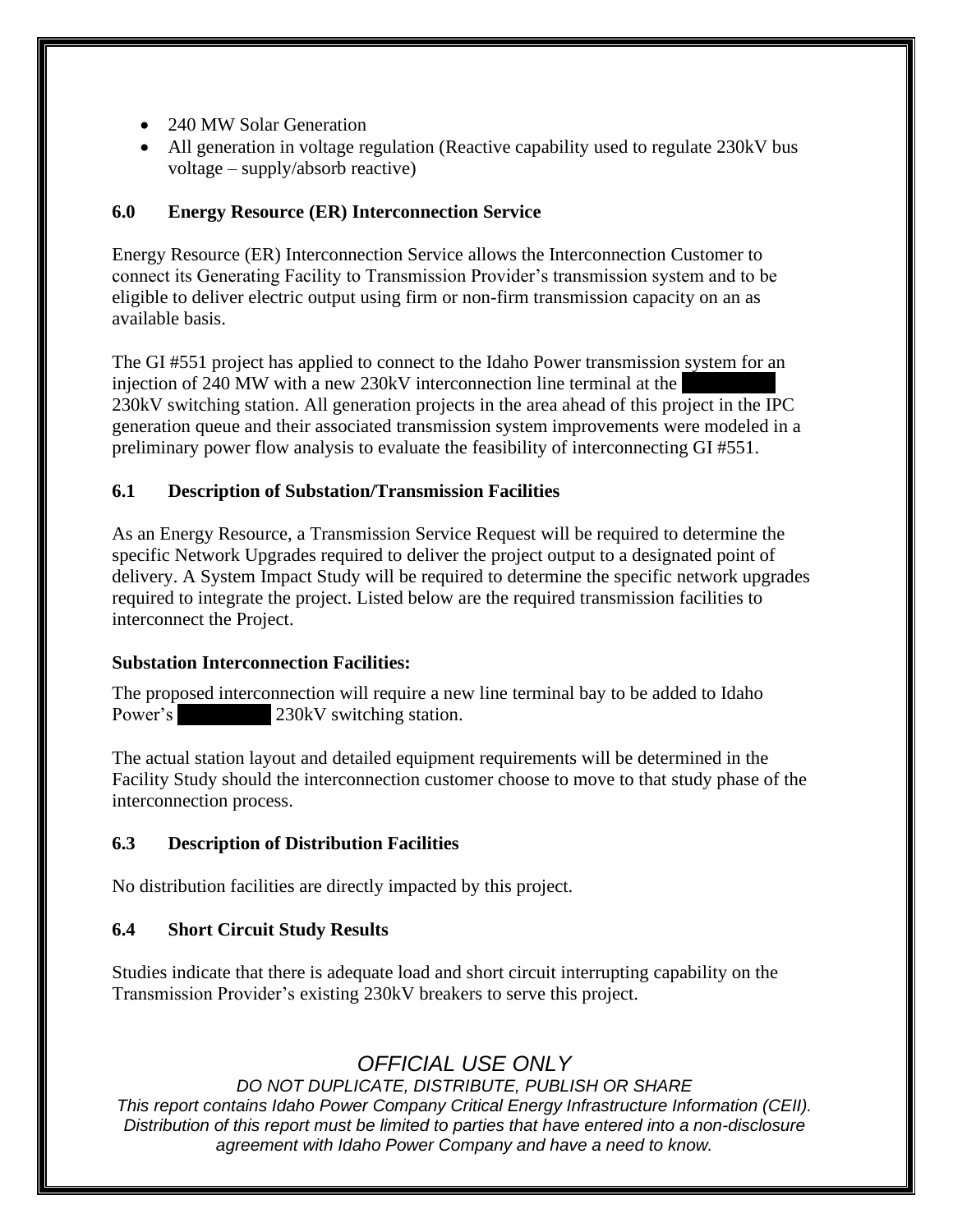#### <span id="page-6-0"></span>**6.5 Electric System Protection Results and Grounding Requirements**

For 230kV line protection, the Transmission Provider's System Protection Department utilizes permissive and line differential protection schemes integrated with our existing digital communication infrastructure. Digital communication infrastructure for the interconnection customers 230kV line will be the responsibility of said interconnection customer.

Grounding requirements and acceptability criteria are found in Appendix A.

#### <span id="page-6-1"></span>**6.6 Energy Resource Cost Estimate**

In Table 1 below a summary is provided of the generation interconnection facilities and conceptual costs required to interconnect the GI #551 solar project to the Transmission Provider's transmission system as an Energy Resource.

| GI #551<br><b>Solar Project</b><br>230kV Station<br><b>Energy Resource Generation Interconnection Facilities</b> |           |  |  |  |
|------------------------------------------------------------------------------------------------------------------|-----------|--|--|--|
|                                                                                                                  | Cost      |  |  |  |
| Line Terminal<br>Additional                                                                                      | \$695,407 |  |  |  |
| <b>Subtotal</b>                                                                                                  | \$695,407 |  |  |  |
| Contingencies $(\sim 20.0\%)$                                                                                    | \$139,081 |  |  |  |
| <b>Subtotal</b>                                                                                                  | \$834,488 |  |  |  |
| Overheads $(\sim 10\%)$                                                                                          | \$83,449  |  |  |  |
| <b>Energy Resource – Total Estimated Cost</b>                                                                    | \$917,937 |  |  |  |

Table 1. Estimated GI #551 Project's Energy Resource Generation Interconnection Costs

The cost estimates include direct equipment and installation labor costs, indirect labor costs and general overheads, and a contingency allowance. These are cost estimates only and final charges to the customer will be based on the actual construction costs incurred. It should be noted that the preliminary cost estimates do not include the cost of the customer's owned equipment.

*OFFICIAL USE ONLY* The schedule for designing, procuring, and constructing facilities will be developed and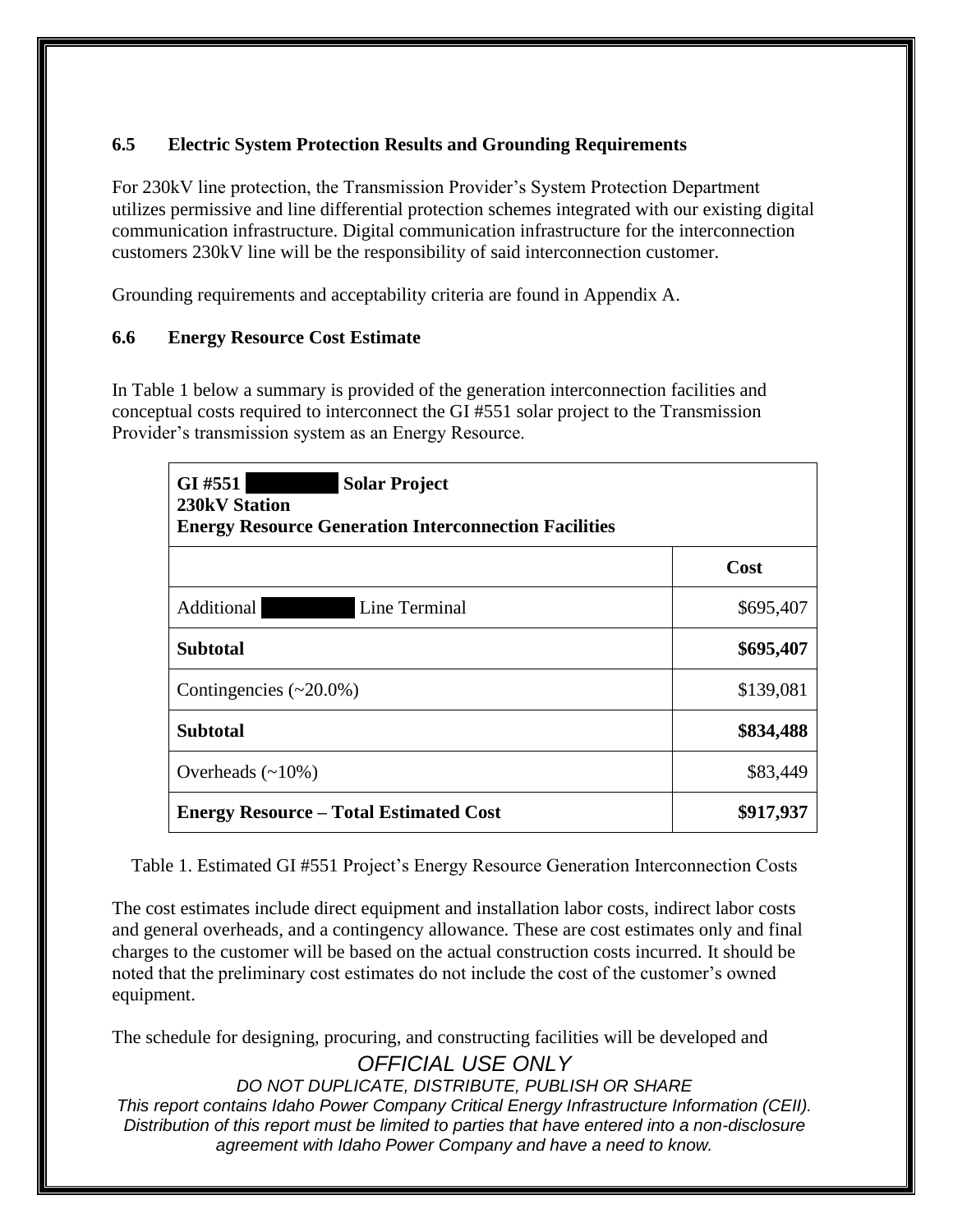optimized during the Facility Study should the generation interconnection customer choose to move to that study phase of the interconnection process.

#### <span id="page-7-0"></span>**7.0 Network Resource (NR) Interconnection Service**

Network Resource Interconnection Service allows the Interconnection Customer to integrate its Generating Facility with the Transmission Provider's Transmission System in a manner comparable to that in which the Transmission Provider integrated its generating facilities to serve native load customers. The transmission system is studied under a variety of conditions to determine the transmission improvements/upgrades which are necessary. Network Resource Interconnection Service in and of itself does not convey Transmission Service.

#### <span id="page-7-1"></span>**7.1 Description of Power Flow Cases**

For the Network Resource Interconnection Service study, three power flow cases were used to study the Transmission Provider's transmission system with westbound and eastbound transmission flows to determine the required Network Transmission Upgrades.

The WECC 2019 Heavy Summer case was chosen as a power flow base case for the study. The case was modified to represent a summer month with high west to east (eastbound) transfers across Midpoint West.

For the second case, a WECC 2019 Light Winter operating case, was modified to represent a shoulder month condition with high east to west (westbound) transfers across Midpoint West.

For the third case the WECC 2019 Heavy Summer case was modified to represent a summer month with high solar, wind, and gas generation east of Boise with high transfers into the Boise area.

#### <span id="page-7-2"></span>**7.3 Network Resource Transmission Upgrades**

From the power flow/contingency analysis, no additional Network Transmission upgrades were identified for the integration of GI #551 in addition to the Energy Resource generation interconnection facilities. A System Impact Study will ultimately be required to determine the specific network upgrades required to integrate the project.

IPC project queue GI #530, is a senior queued project. Idaho Power studied GI #551 with all Network Upgrades identified in GI #530 modeled as in service (Contingent Facilities). Contingent Facilities are detailed in Appendix B. Changes to GI #530, including in-service date and withdrawal from the queue, may trigger a restudy associated with GI #551 Network Resource, NR, service, (some or all of the network upgrades identified for GI #530 may be required by GI #551).

## *OFFICIAL USE ONLY*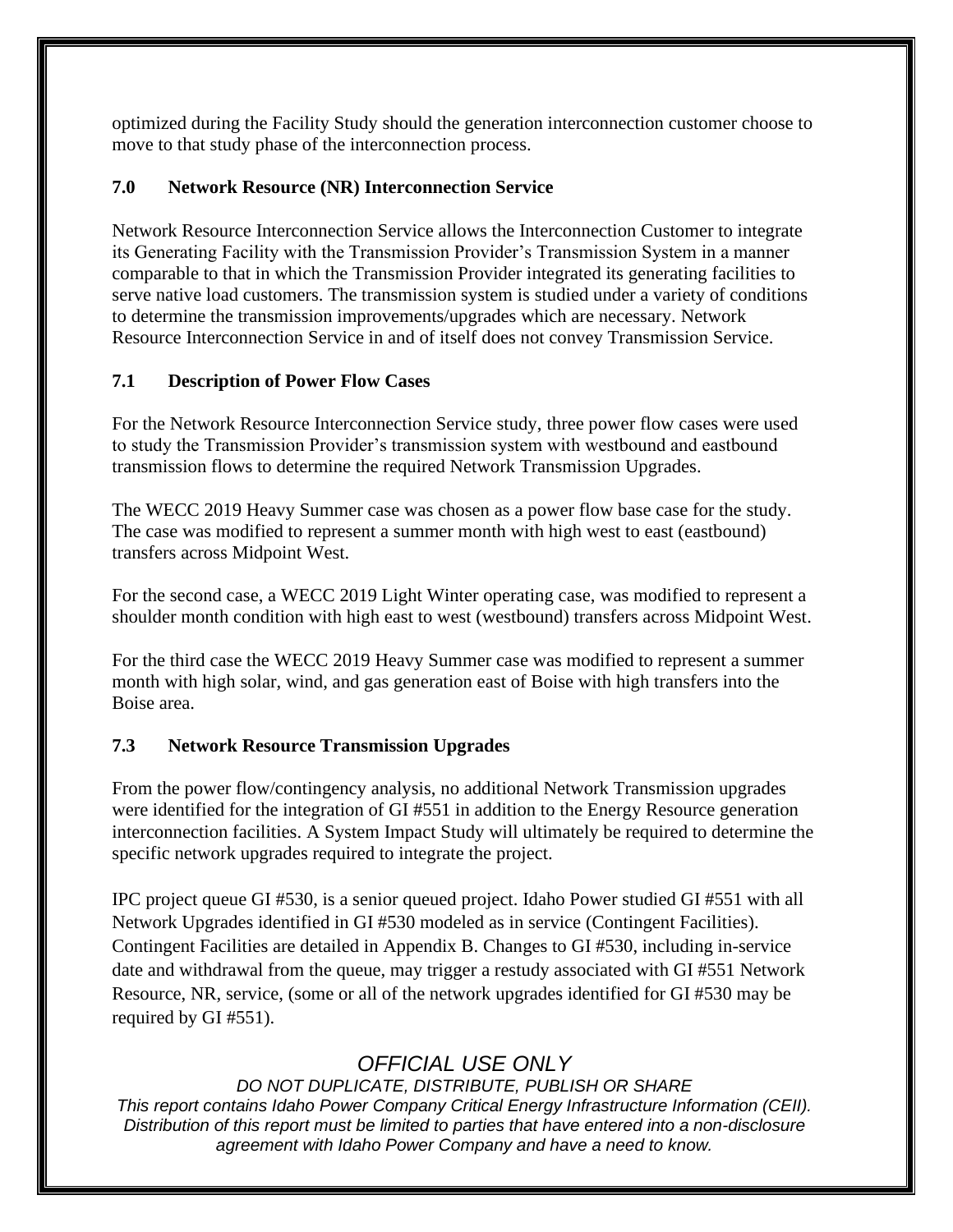A Remedial Action Scheme upgrade assigned to IPC GI #534 was modeled as in-service and is also a contingent facility for GI #551. Changes to GI #534, including in-service date and withdrawal from the queue, may trigger a restudy associated with GI #551 Network Resource, NR, service.

#### <span id="page-8-0"></span>**7.4 Network Resource Cost Estimate**

Table 2 below is a summary of the Network Transmission generation interconnection facilities and conceptual costs required to interconnect the GI #551 solar project to the Transmission Provider's transmission system as a Network Resource. A System Impact Study will ultimately be required to determine the specific network upgrades required to integrate the project.

| $GI$ #551<br>240 MW Solar<br><b>Network Upgrades</b><br><b>Network Resource Generation Interconnection Facilities</b> |           |  |  |  |
|-----------------------------------------------------------------------------------------------------------------------|-----------|--|--|--|
| <b>Network Resource Transmission Upgrades:</b>                                                                        | Cost      |  |  |  |
| <b>Network Transmission – Total Estimated Cost</b>                                                                    | \$0       |  |  |  |
| Energy Resource – Total Estimated Cost                                                                                | \$917,937 |  |  |  |
| <b>Network Resource – Total Estimated Cost</b>                                                                        | \$917,937 |  |  |  |

Table 2. Estimated GI #551 Network Resource Generation Interconnection Costs

#### <span id="page-8-1"></span>**8.0 Description of Operating Requirements**

It is the generation project's responsibility to provide reactive power capability of the project to have a power factor operating range of at least 0.95 leading (absorbing) to at least 0.95 lagging (supplying) at the POI over the range of real power output (up to maximum output of the project.

Identification of any additional equipment required at the plant to meet Idaho Power reactive power capability interconnection requirements will be provided in the System Impact Study if the generation interconnection customer chooses to move to the next study phase of the interconnection process.

## *OFFICIAL USE ONLY*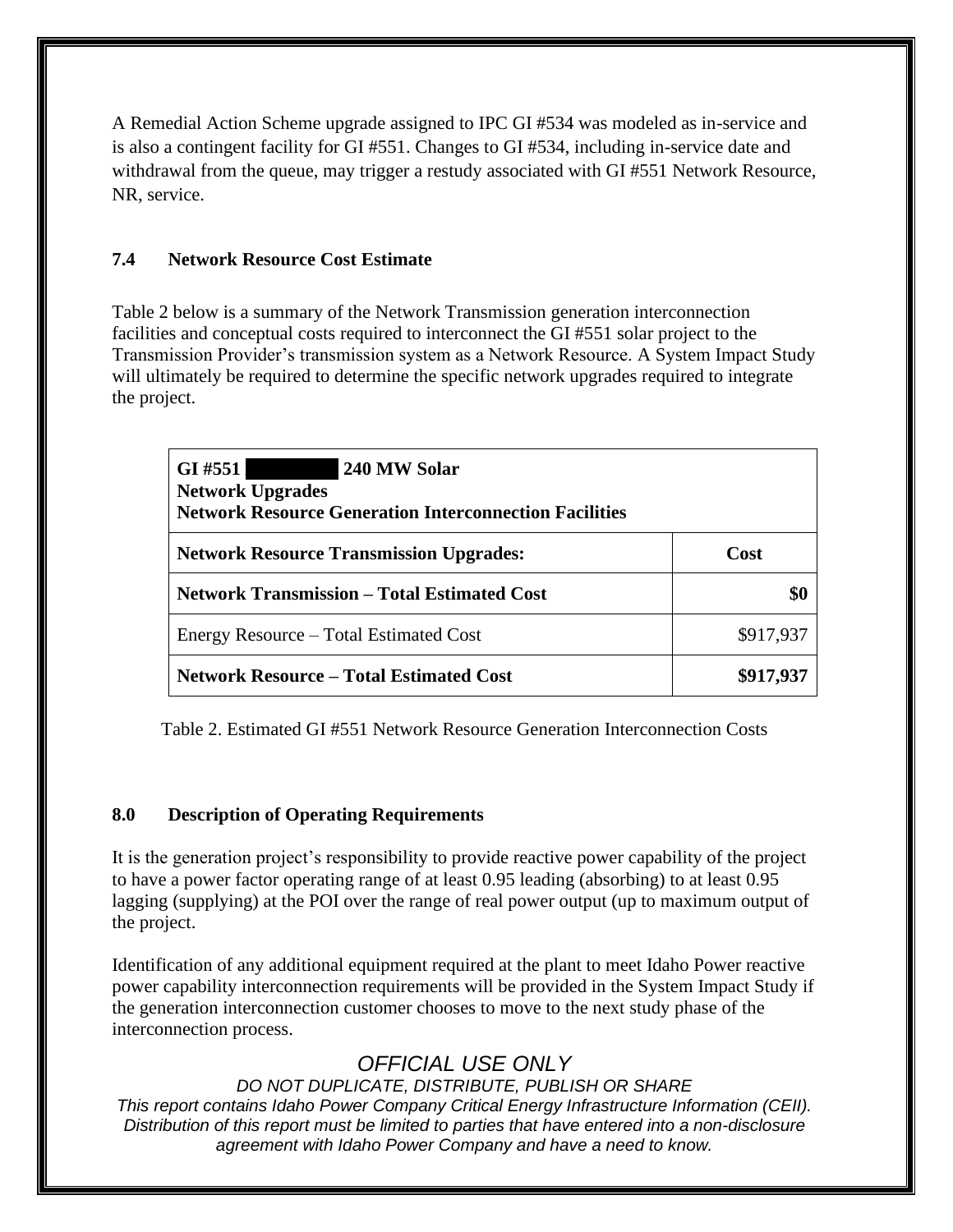GI #551 will be required to control voltage in accordance with a voltage schedule as provided by Idaho Power Grid Operations, and GI#551 will be required to manage the real power output of their stated generation at the project's POI.

The project(s) is required to comply with the applicable Voltage and Current Distortion Limits found in IEEE Standard 519-1992 *IEEE Recommended Practices and Requirements for Harmonic Control in Electrical Power Systems*.

Installation of phasor measurement unit devices at the POI and maintenance costs associated with communication circuits needed to stream PMU data will also be required to be provided to interconnect GI #551. The specific costs associated with the IPC requirements for interconnection customers with aggregate facilities larger than 20 MW to provide PMU data to IPC will be identified in the Facility Study should the generation interconnection customer choose to proceed to that phase of the interconnection process. Also, it may be beneficial for **xxxxxxxxxx**, for their own modeling compliance requirements, to install additional PMU devices at their facilities to monitor the generations sources separately.

Additional operating requirements for this project may be identified in the System Impact study when it is performed.

#### <span id="page-9-0"></span>**9.0 Conclusion**

GI #551 can be interconnected to the Idaho Power transmission system.

Interconnection requirements, detailed in Section 6.6 totaling \$**917,937** are required to interconnect the project as an Energy Resource to the primary 230kV POI. No additional upgrades were identified for the integration of project as a Network Resource. However, the Network Resource connection is reliant on network facility upgrades identified in senior queued generation interconnections.

A System Impact Study is required to determine the specific Transmission Network Upgrades required to integrate the project as a Network Resource and to evaluate the system impacts (thermal overload, voltage, transient stability, reactive margin). Generator interconnection service (either as an Energy Resource or a Network Resource) does not in any way convey any right to deliver electricity to any specific customer or point of delivery. A Transmission Service Request will be required to study the Transmission System Impacts.

### *OFFICIAL USE ONLY*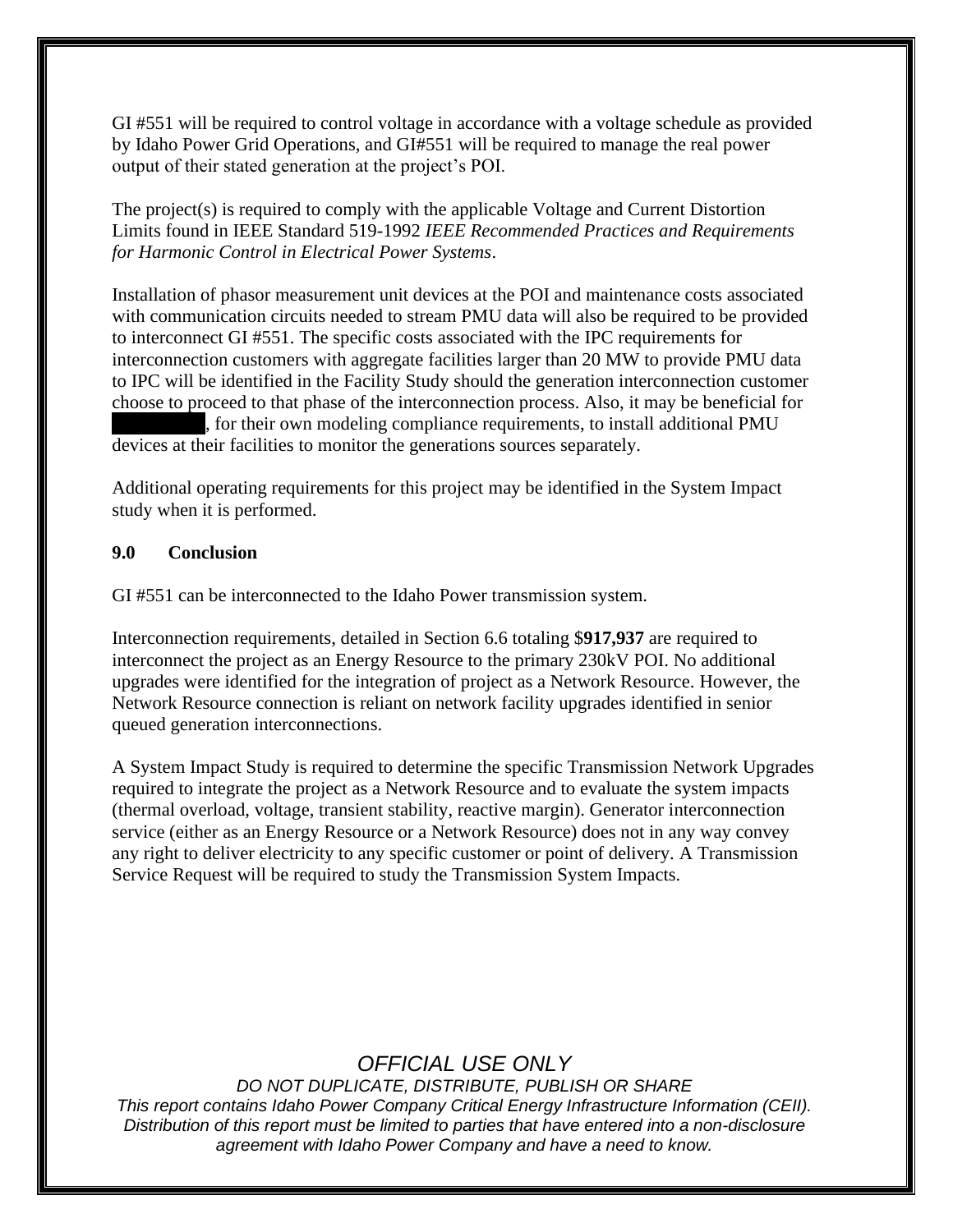#### **APPENDIX A**

#### <span id="page-10-1"></span><span id="page-10-0"></span>**A-1.0 Method of Study**

The Feasibility Study plan inserts the Project up to the maximum requested injection into the selected Western Electric Coordinating Council (WECC) power flow case and then, using Power World Simulator or GE's Positive Sequence Load Flow (PSLF) analysis tool, the impacts of the new resource on Idaho Power's transmission system (lines, transformers, etc.) within the study area are analyzed. The WECC and Idaho Power reliability criteria and Idaho Power operating procedures were used to determine the acceptability of the configurations considered. For distribution feeder analysis, Idaho Power utilizes Advantica's SynerGEE Software.

#### <span id="page-10-2"></span>**A-2.0 Acceptability Criteria**

The following acceptability criteria were used in the power flow analysis to determine under which system configuration modifications may be required:

The continuous rating of equipment is assumed to be the normal thermal rating of the equipment. This rating will be as determined by the manufacturer of the equipment or as determined by Idaho Power. Less than or equal to 100% of continuous rating is acceptable.

Idaho Power's Voltage Operating Guidelines were used to determine voltage requirements on the system. This state, in part, that distribution voltages, under normal operating conditions, are to be maintained within plus or minus 5% (0.05 per unit) of nominal everywhere on the feeder. Therefore, voltages greater than or equal to 0.95 pu voltage and less than or equal to 1.05 pu voltage are acceptable.

Voltage flicker during starting or stopping the generator is limited to 5% as measured at the point of interconnection, per Idaho Power's T&D Advisory Information Manual.

Idaho Power's Reliability Criteria for System Planning was used to determine proper transmission system operation.

All customer generation must meet IEEE 519 and ANSI C84.1 Standards.

All other applicable national and Idaho Power standards and prudent utility practices were used to determine the acceptability of the configurations considered.

### *OFFICIAL USE ONLY*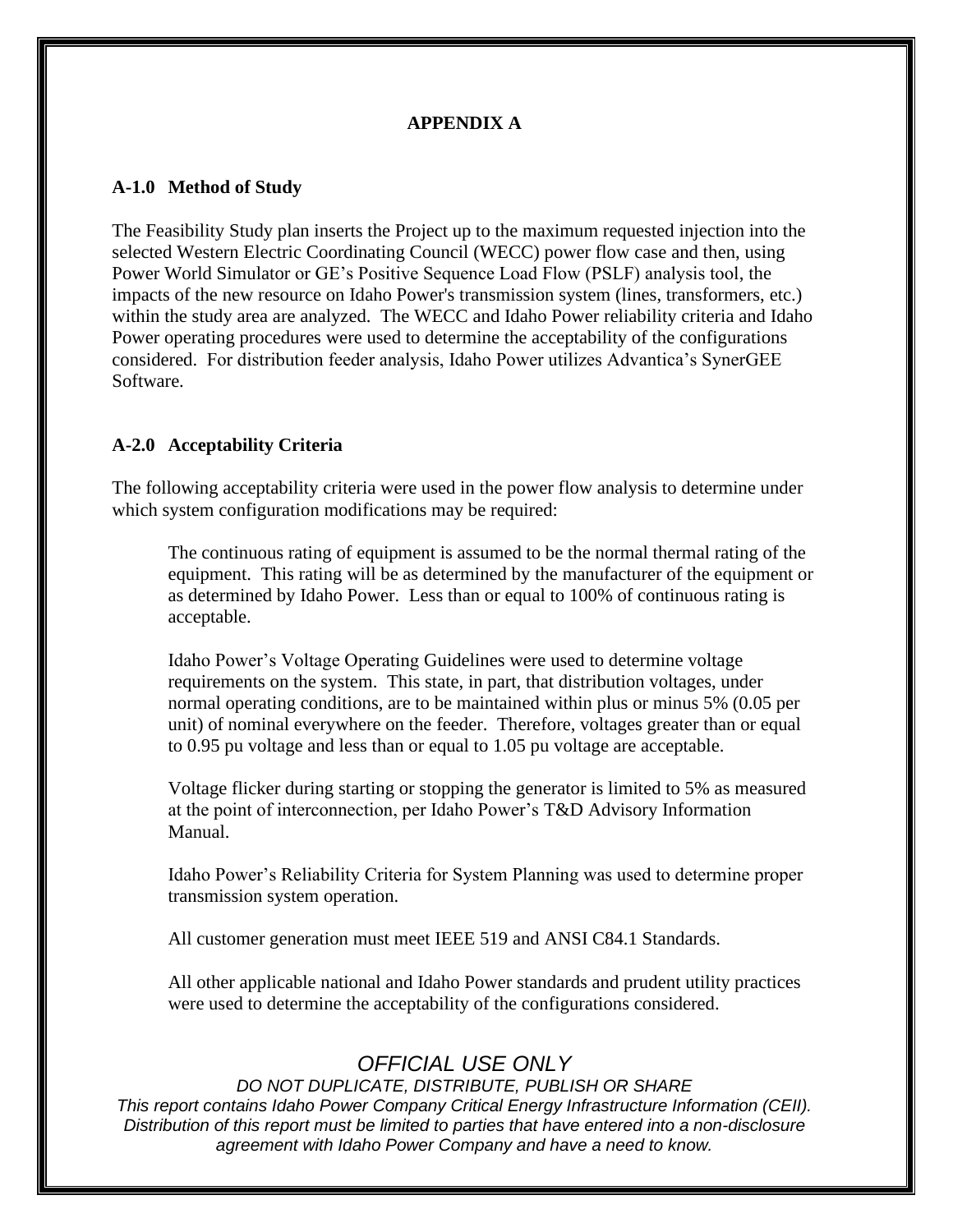The stable operation of the system requires an adequate supply of volt-amperes reactive (VAr) to maintain a stable voltage profile under both steady-state and dynamic system conditions. An inadequate supply of VArs will result in voltage decay or even collapse under the worst conditions.

Equipment/line/path ratings used will be those that are in use at the time of the study or that are represented by IPC upgrade projects that are either currently under construction or whose budgets have been approved for construction soon. All other potential future ratings are outside the scope of this study. Future transmission changes may, however, affect current facility ratings used in the study.

#### <span id="page-11-0"></span>**A-3.0 Electrical System Protection Guidance**

IPCo requires electrical system protection per Requirements for Generation Interconnections found on the Idaho Power Web site,

<https://docs.idahopower.com/pdfs/BusinessToBusiness/FacConnReq.pdf>

### *OFFICIAL USE ONLY*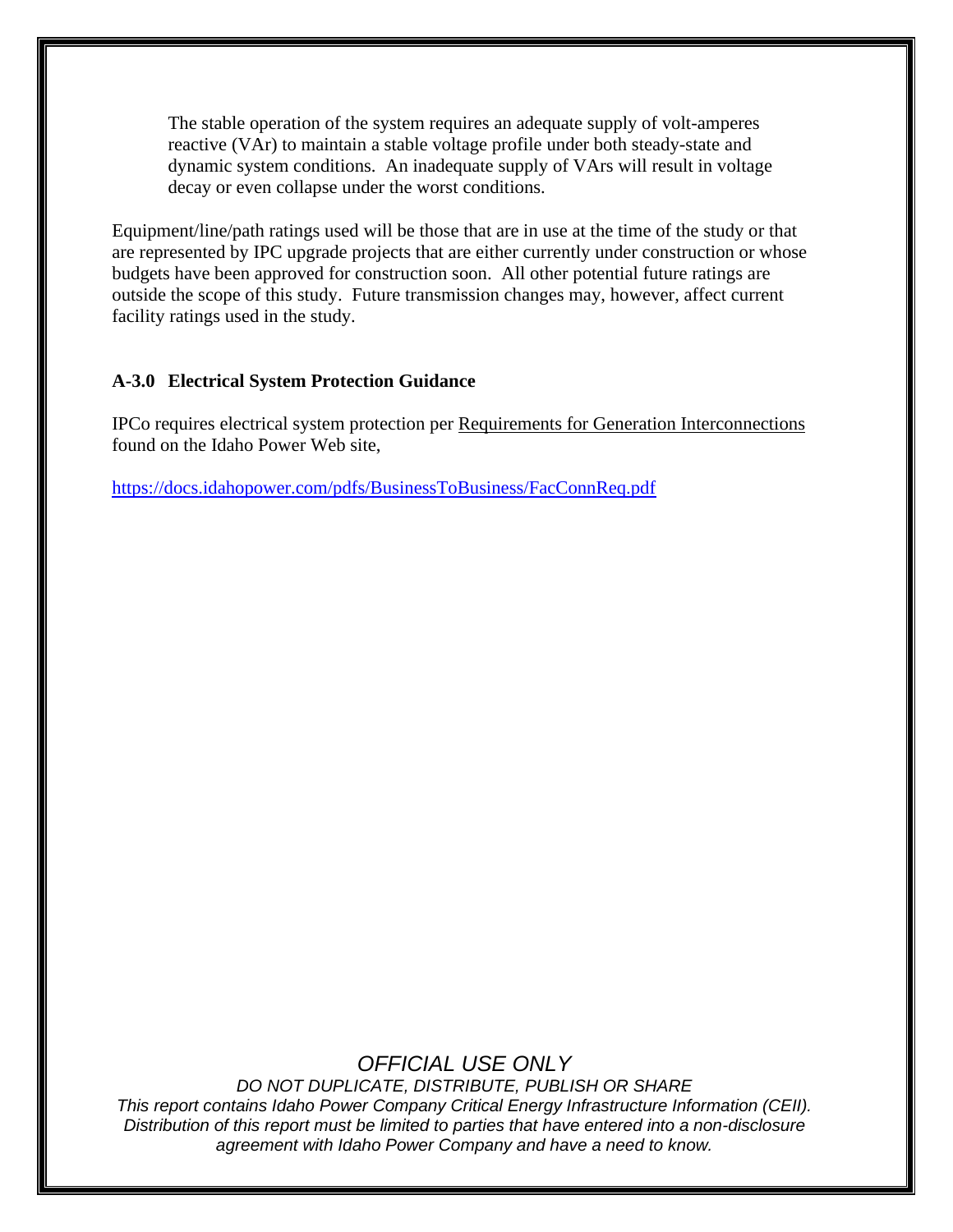#### **APPENDIX B**

<span id="page-12-0"></span>Table B2 is a summary of the Network Transmission generation interconnection facilities and conceptual costs required to interconnect the GI #530 Project to the Transmission Provider's transmission system as a Network Resource.

| GI #530 Project                                                                                                                       |               |  |  |  |
|---------------------------------------------------------------------------------------------------------------------------------------|---------------|--|--|--|
| <b>Network Resource Transmission Upgrades:</b>                                                                                        | Cost          |  |  |  |
| 230kV Line<br>miles of 230kV line with 1590 MCM ACSR "Lapwing"<br>Rebuild<br>Conductor                                                | \$30,470,000  |  |  |  |
| 230kV Line<br>Rebuild<br>miles of 230kV line with 1590 MCM ACSR "Lapwing"<br>Conductor                                                | \$2,655,000   |  |  |  |
| 230kV Line Loop in-and-out of<br><b>Station</b><br>miles 230kV Double Circuit Line with 1272 MCM ACSR<br>Build<br>"Bittern" Conductor | \$1,040,000   |  |  |  |
| 230kV Station<br>Add two 230kV Line Terminals                                                                                         | \$1,775,000   |  |  |  |
| 500/230kV 2 <sup>nd</sup> Transformer                                                                                                 | \$10,600,000  |  |  |  |
| <b>Subtotal</b>                                                                                                                       | \$46,540,000  |  |  |  |
| Contingencies $(\sim 20\%)$                                                                                                           | \$9,308,000   |  |  |  |
| <b>Subtotal</b>                                                                                                                       | \$55,848,000  |  |  |  |
| Overheads $(\sim 10.0\%)$                                                                                                             | \$5,584,800   |  |  |  |
| <b>Network Transmission - Total Estimated Cost</b>                                                                                    | \$61,432,800  |  |  |  |
| Energy Resource – Total Estimated Cost                                                                                                | \$86,020,000  |  |  |  |
| <b>Network Resource - Total Estimated Cost</b>                                                                                        | \$147,452,800 |  |  |  |

Table B2 GI #530 Network Resource

### *OFFICIAL USE ONLY*